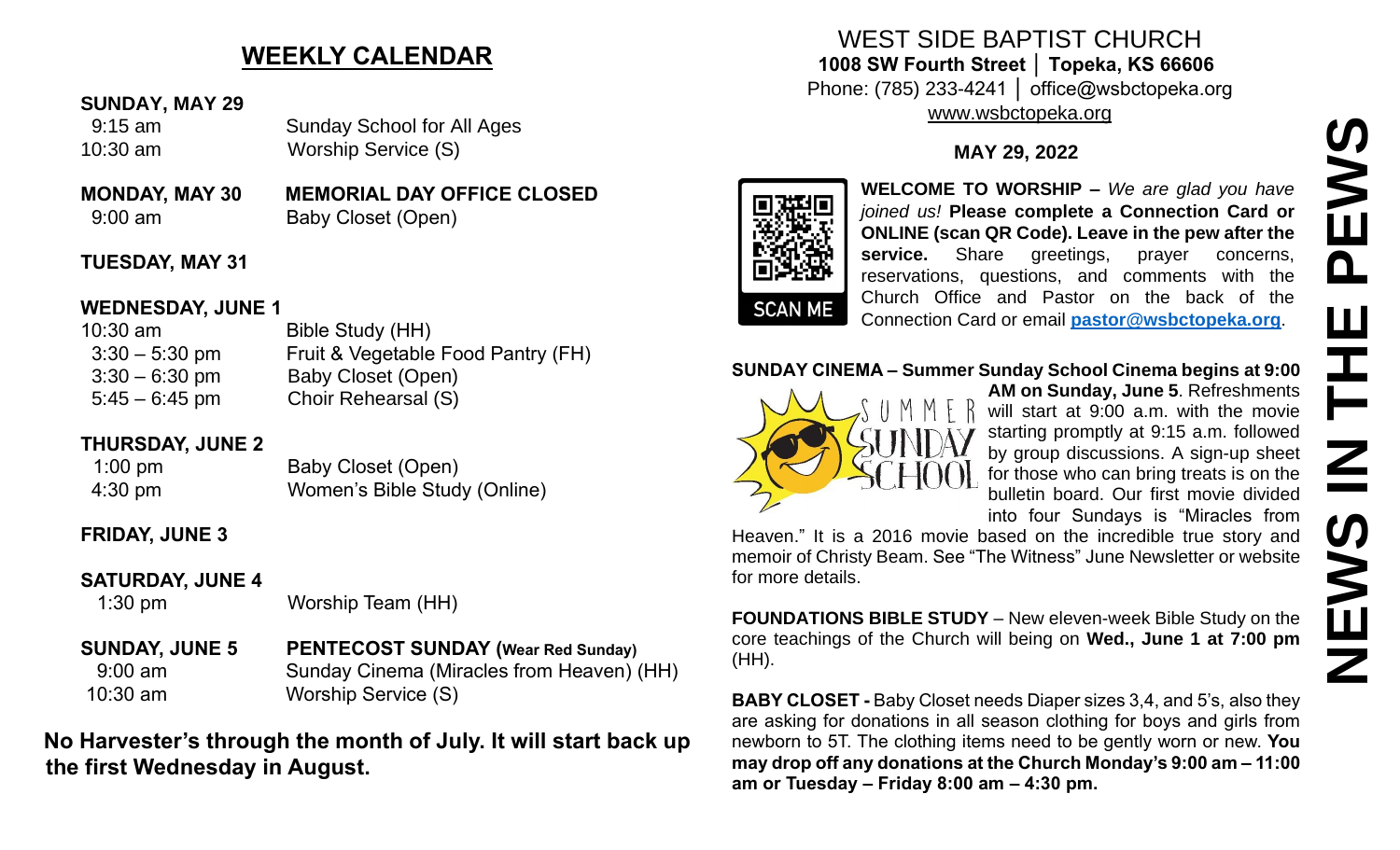**MOVIE NIGHT - "The Cross and the Switchblade"** will be shown in Holmer Hall at 7:00 pm on Friday, June 17, 2022. There will be pizza in fellowship Hall at 6:30 pm. This movie came out in 1970 and my church's youth group went to see it when I was 15 years old. I thought it was a great movie and cannot wait to see it again. There will be a signup sheet on the bulletin board to gauge interest and to let me know how much pizza to order. Jack Janway, Outreach



**BELIEVER'S BAPTISM** – We practice "believer's baptism" which is the immersion of a person in water – regardless of age – who receives Jesus Christ as his or her personal Savior and publicly professes to walk the Jesus way. The Council schedules baptisms on most Sunday mornings throughout the year. If you would like to be baptized, then come to the front during the last song.

**CHILDRENS ACTIVITY BAGS AND BULLETINS** – We are glad to have children in worship! Activity bags filled with coloring pages, crayons, and other items are available for preschool and elementary-aged children near the sanctuary door. Enjoy the kits and children's bulletins. Please take home your artwork. Place the packets on the front pew after the worship service so we can restock them.

#### **CHILDREN'S CHURCH** – Kids 2nd Grade and younger are invited to the front of the sanctuary for a children's moment with Pastor Ivan or a lay leader. A simple object lesson is taught from the Bible. Children are then dismissed to Children's Church with trained leaders guiding a child-friendly time of worship

and study from the Bible. Children return to the sanctuary at the end of the worship service. Older children (3rd Grade

and Up) are encouraged to sit with their family and friends during the service.

#### **CONSTRUCTION – WATCH YOUR STEP** - S&S

Concrete has started the Capital Campaign improvements to the sidewalks and parking lot at West Side Baptist Church. Please watch your step…and park in the west lot. Construction will continue for the month of May as we replace the North Parking lots. Call the



Church Office with questions at (785) 233-4241. See photos and updates at [https://wsbctopeka.org/construction.](https://wsbctopeka.org/construction)

**NURSERY CARE -** Nursery Care is lovingly provided for all children – newborns through age 4 – by qualified staff starting at 9:00 AM through 12:00 noon. See an Usher for directors and questions.

**WWW KIDS CLUB –** NO WWW Kids Club or Free Supper in May, June, or July. See Colleen Smith for more information or to volunteer.



**SAVE THE DATE: VACATION BIBLE SCHOOL 2022 – JULY 25-29 Celebrating God's Goodness**

#### **ONE GREAT HOUR OF SHARING**

We will be collecting the One Great Hour of Sharing offering in June. The theme for this year is "Love remains". The world has changed dramatically in the last 2 years. Communities around the world have been both socially and economically affected by the COVID-19 pandemic. That impact has been felt



even more deeply in the most vulnerable communities and in those affected by other disasters.

Wildfires continue to get worse year after year in the U.S. and Canada, and the same is true in Europe. Severe drought affects communities around the world, making safe water even more difficult to access in a time when it is needed more than ever to stop the spread of disease. Earthquakes have destroyed homes, lives, and livelihoods in many global locations. And conflict continues to uproot families and communities, forcing more people to be displaced. In the past year alone, we have witnessed this in places like Ukraine, Myanmar, Afghanistan, and elsewhere in the Middle East. **Our goal is \$1,750. Thanks to all of you who have already contributed to the "OGHS – Ukraine Relief".**

**PENTECOST SUNDAY – JUNE 5: Wear Red in celebration of Pentecost Sunday.**